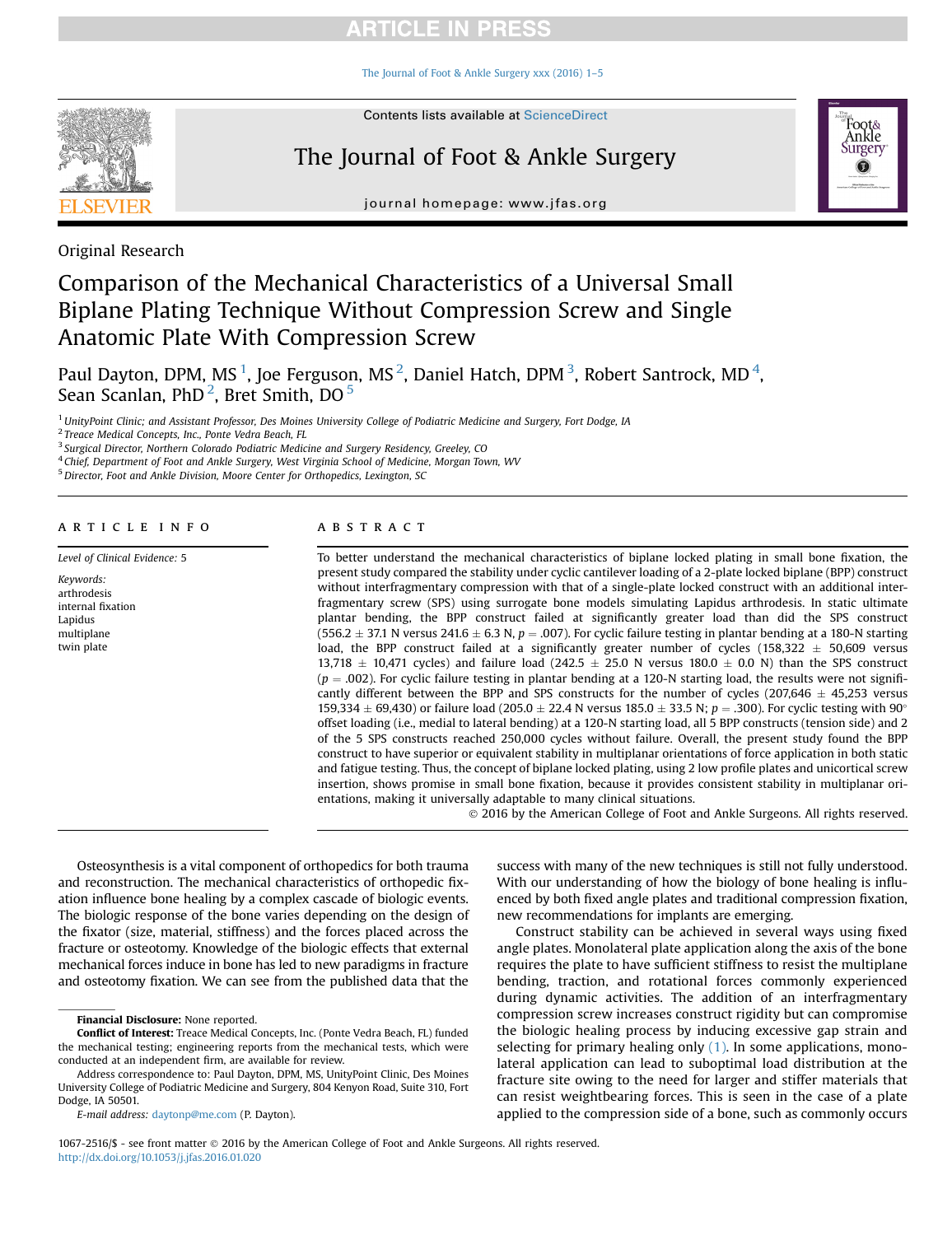## **RTICLE IN PRESS**

2 **P.** Dayton et al. / The Journal of Foot & Ankle Surgery xxx (2016) 1-5



Fig. 1. Image of a test specimen (A) and schematic of the cross-section (B) of the biplane plating construct with dorsomedial and medial-plantar plates fixated unicortically with  $2.5 \times 14$ mm locking screws. LAT, lateral; MED, medial.

with Lapidus fusion. The plate must be robust to resist tension gapping on the far side, but if it is too stiff, it will maintain a gap, slowing or preventing healing. Therefore, a fine balance must be maintained between plate design and clinical application for fracture repair or reconstruction.

One method of balancing the need for multiplane stability without excessively rigid plates is to use 2 plates of smaller dimension along the axis of the bone at  $90^{\circ}$  and  $180^{\circ}$  to each other without an interfragmentary compression screw. Watts et al  $(2)$  compared the mechanical stability of a single large fragment plate with that of 2 small fragment plates side by side and noted improved stability with the 2 plate construct. Denard et al  $(3)$  noted superior construct stability of a biplanar construct compared with a uniplanar construct for both bicortical and unicortical screw insertion techniques. Kwaadu et al  $(4)$ reported favorable results with biplane locking plates in complex comminuted fibular fractures. Biplane plating has been used in applications in the arm with mechanical comparisons to single plates that have demonstrated favorable results  $(5,6)$ . We have used this concept for small bone fixation in the foot using small flexible plates  $in >1$  plane, and we are preparing the clinical results for publication.

With the recent extension of the biplane plating technique to small bone fixation in the foot, further clarification of the stability achieved for this method and comparison with standard fixation construct stability is needed to better understand the mechanical performance of this novel construct. Therefore, the purpose of the present study was to report the mechanical testing findings for multiplane loading of a biplane plating construct and a single anatomic plate with compression screw tested for cyclic failure (fatigue) to simulate the loading that occurs with progressive postoperative weightbearing.

#### Materials and Methods

Mechanical testing was performed using 2 distinct Lapidus fixation constructs. The biplane plating (BPP) construct consisted of two 1.2-mm-thick titanium 4-hole straight locking plates (Biplanar<sup>™</sup> Plating System, Treace Medical Concepts, Ponte Vedra Beach, FL) placed at 90° circumferentially to each other (dorsomedial and medial–plantar) and fixated unicortically with 2.5  $\times$  14-mm locking screws to produce a biplane construct with no interfragmentary screw (Fig. 1). The single locking plate (SPS) construct consisted of a 1.5-mm-thick titanium anatomic Lapidus locking plate placed dorsally with four 3.5-mm locking screws engaged bicortically and a single 4.0-mm interfragmentary screw also engaged bicortically (DARCO LPS $^{\text{m}}$  0-step plate and DART-FIRE<sup> $M$ </sup> headed screw; Wright Medical, Memphis, TN; Fig. 2). Test specimens were constructed using standardized surrogate bone models (Sawbones, Pacific Research Laboratories, Vashon, WA) on servo-hydraulic material testing machines (MTS Systems Corporation, Eden Prairie, MN; [Fig. 3](#page-2-0)). Each bone model test specimen consisted of two 50-mm-length composite cylinders (27-mm outer diameter with a 2-mm wall thickness) filled with polyurethane foam. All specimens were prepared using a computerized mill to position and drill the appropriate holes to receive the screws. The plating constructs were placed in accordance with the associated manufacturer's surgical technique guides.

#### Static Ultimate Failure Test

A static cantilever test was first performed (BPP,  $n = 2$ ; SPS,  $n = 2$ ) to determine the ultimate failure for each construct and set the loading parameters for the fatigue tests. The static tests were conducted in displacement control at a rate of 10 mm/min, with load and displacement data collected. For static testing, the load was applied from the plantar direction. The maximum static failure load for the constructs was determined, and approximately 50% and 75% of the minimum construct failure load were used as the starting point for the medial-lateral cyclic testing and plantar cyclic testing, respectively.

#### Cyclic Failure Test

Cyclic (fatigue) cantilever failure testing was then performed (SPS,  $n = 9$ ; BPP  $n = 9$ ) to simulate the number of cycles and increase in loading experienced postoperatively. Both the SPS and BPP constructs were cyclically tested under plantar (SPS,  $n = 4$ ; BPP,  $n = 4$ ) and medial to lateral (SPS,  $n = 5$ ; BPP,  $n = 5$ ) bending load applications. All cyclic tests were conducted under sinusoidal load control parameters at a constant frequency of 5 Hz, with the load and displacement data collected. Failure was defined as permanent deformation or mechanical failure of the plate and/or screws. The failure mode, number of cycles to failure, peak failure load, and photographs were recorded for each specimen.

For the cyclic testing, an initial cantilever bending load was applied for the first 50,000 cycles and then increased by 25 N for each successive 50,000 cycles until failure or 250,000 cycles were reached. Two sets of cyclic testing were performed at different starting load magnitudes. The first set of cyclic testing had an initial starting load of 180 N (5.4 N⋅m bending moment) in the plantar loading direction (BPP, n = 4; SPS, n = 4). Because of the early observed failure of the SPS construct with the 180-N plantar starting load, the second set of cyclic testing was performed with a starting load of 120 N (3.6 N⋅m bending moment) for the plantar loading direction (BPP, n = 5; SPS, n = 5) and at a 90 $^{\circ}$  offset from the plantar load direction (medial-lateral bending; BPP, n = 5; SPS,  $n = 5$ ) to simulate alternative plate positions and surgical applications.



Fig. 2. Image of a test specimen (A) and schematic of the cross-section (B) of the single locking plate construct with anatomic Lapidus locking plate placed dorsally with four 3.5-mm locking screws engaged bicortically and a single 4.0-mm interfragmentary screw engaged bicortically. LAT, lateral; MED, medial.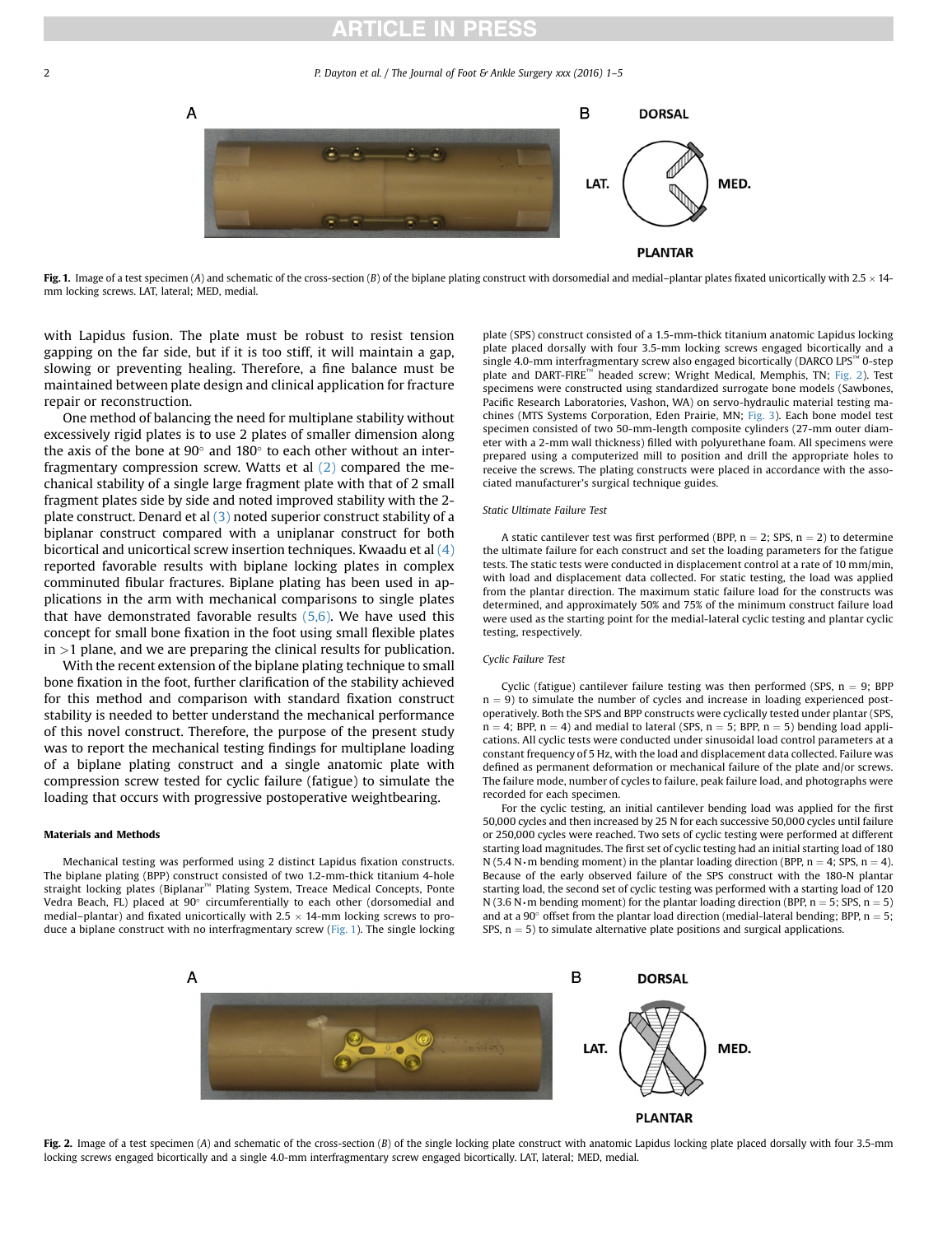# **ARTICLE IN PRESS**

P. Dayton et al. / The Journal of Foot & Ankle Surgery xxx (2016) 1–5 3

<span id="page-2-0"></span>

Fig. 3. Test setup for mechanical testing of static and cyclic cantilever bending.

A pretrial power analysis was performed to determine the minimum number of specimens to detect an effect size of 1.40 at a power of 0.50. These assumptions were used in planning because of the consistency of the materials, accuracy of the set up, and sensitivity of the mechanical testing equipment. Bonferroni-corrected  $t$  tests were used to determine the differences between the mechanical performance of the BPP and SPS constructs.



Fig. 4. Static ultimate failure load under plantar bending for the biplane plating (BPP) construct (black bar) and single locking plate (SPS) construct (gray bar). Note that the BPP failure load was significantly greater than the SPS.



Fig. 5. Number of cycles to failure for the different combinations of load direction and starting load magnitude. Note that biplane plating construct (BPP; black bar) cycles to failure was significantly greater than the single locking plate construct (SPS; gray bar) for cyclic plantar loading starting at 180 N.

#### Results

### Static Ultimate Failure Testing

The results from static ultimate failure test for plantar bending was 556.2  $\pm$  37.1 N (16.7  $\pm$  1.1 N⋅m moment) for the BPP construct and 241.6  $\pm$  6.3 N (7.3  $\pm$  0.2 N⋅m moment) for the SPS construct  $(p = .007)$ . (Fig. 4). The ultimate displacement at the point of load application was 10.3  $\pm$  5.0 mm for the SPS construct and  $4.7 \pm 0.4$  mm for the BPP construct.

## Cyclic Failure Test

For cyclic failure testing in plantar bending at a 180-N starting load (Figs. 5 and 6), the BPP construct failed at a mean of  $158,322 \pm 50,609$ cycles at a load of 242.5  $\pm$  25.0 N (7.3  $\pm$  0.8 N⋅m moment), and the SPS construct failed at a mean of  $13,718 \pm 10,471$  cycles at a load of 180.0 ± 0.0 N (5.4 ± 0.0 N⋅m moment;  $p = .002$ ). For cyclic failure testing in plantar bending at a 120-N starting load (Figs. 5 and 6), the BPP construct failed at a mean of  $207,646 \pm 45,253$  cycles at a load of 205.0  $\pm$  22.4 N (6.2  $\pm$  0.7 N⋅m moment), and the SPS construct failed at a mean of 159,334  $\pm$  69,430 cycles at a load of 185.0  $\pm$  33.5 N  $(5.6 \pm 1.0 \text{ N} \cdot \text{m}$  moment;  $p = .300$ ). Of the 5 BPP constructs and 5 SPS constructs, 2 and 1, respectively, reached 250,000 cycles (220 N load, 6.6 N∙m moment) without failure. For the cyclic testing with 90



Fig. 6. Cyclic failure load for the different combinations of load direction and starting load magnitude. Note that the biplane plating construct (BPP; black bar) failure load was significantly greater than the single locking plate construct (SPS; gray bar) for cyclic plantar loading starting at 180 N.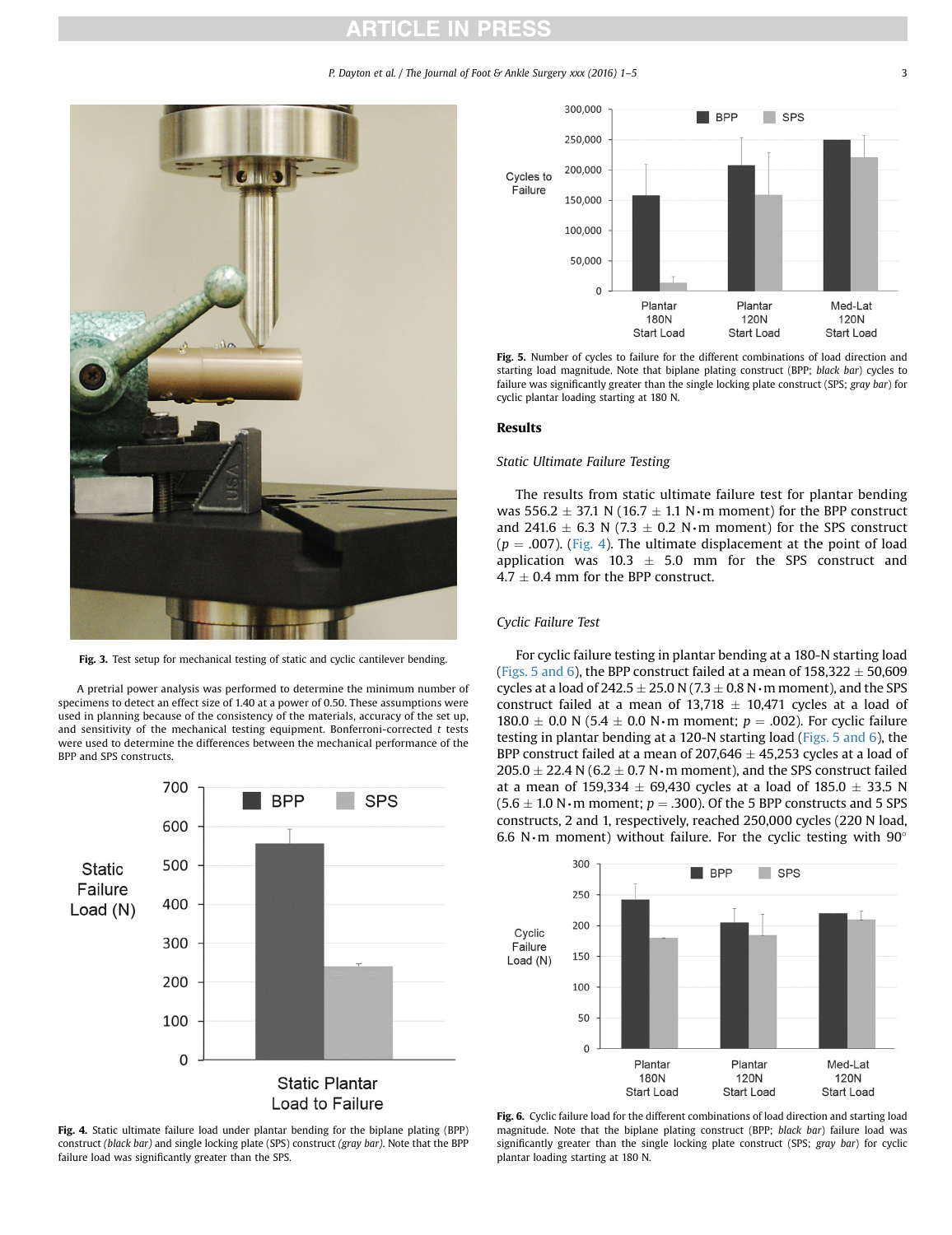offset loading (i.e., medial to lateral bending) at a 120-N starting load ([Figs. 5 and 6\)](#page-2-0), all 5 BPP constructs (tension side) reached 250,000 cycles without failure. The SPS construct failed at a mean of 220,933  $\pm$  35,795 cycles at a load of 210.0  $\pm$  13.7 N (6.3  $\pm$  0.4 N⋅m moment;  $p = .14$ ), with 2 of the 5 SPS constructs reaching 250,000 cycles (220 N load, 6.6 N∙m moment) without failure.

### **Discussion**

The results of the present study have demonstrated that a small biplanar plating construct without compression screw has superior or equivalent mechanical stability to a single anatomic plate with interfragmentary compression screw under both static and dynamic fatigue conditions simulating the loading environment experienced with small bone fixation in the foot. These findings indicate that the 1.2-mm-thick, low-profile, titanium plates and unicortical screws (BPP) can provide a versatile fixation platform that achieves robust, multiplanar relative stability with controlled micromotion, potentially eliminating the drawbacks associated with compression screws and absolute stability techniques.

Compression fixation with screws relies on absolute stability (i.e., rigidity) to stabilize the bone segments. By definition, no motion is present at the fracture or osteotomy gap interface. The stability achieved is intimately associated with the bite of the screw and the ability to produce friction between the surfaces. This technique is therefore reliant on the quality and hardness of the bone. When bone segments are rigidly fixated, primary bone healing predominates. Some question exists regarding whether primary fracture healing alone without endosteal and periosteal callus is the most efficient and rapid course to stable bony union  $(1,7)$ . It is known that the natural process of callus healing adds to the cross-sectional stability of the fracture or osteotomy, and this, in addition, to limiting the gap strain might provide a faster method of achieving stable union [\(1,8\)](#page-4-0).

The concept of relative stability is easily understood in the example of an external fixator. The fixator has independent stability provided by the interlocking components. When applied to a bone segment, the fixator controls the relative position and apposition of the fragments without the need for interfragmentary compression. Studies have shown that under certain conditions, cyclic or dynamic compression stimulates new bone formation  $(7,8)$ . This concept of dynamic or cyclic compression is much different than the concept of statically compressed surfaces that are the goal of rigid compression screw fixation. Using biplane plating without interfragmentary compression, we attempted to attain a construct in which relative stability of the segments is achieved, at the same time, some flexibility is retained to allow for cyclic movements along the fracture surfaces.

The design, materials, and application of a locking plate directly influence this flexibility, which under proper circumstances might stimulate new bone formation and, in the case of an excessively stiff plate, could impair healing. Multiple researchers have reported this concept of excessively stiff locking plates interfering with bone development and leading to an increased incidence of nonunion. Roderer et al [\(9\)](#page-4-0) concluded that increased stiffness and lower interfragmentary movement induce the low bone formation seen with the use of stiff locking plates. They noted that the loads acting on locking plates are carried exclusively by the screws and the plate, which requires these plates to be rather thick to avoid fatigue fractures. This also results in increased stiffness of the implant, which results in reduced tissue formation. Lujan et al [\(10\)](#page-4-0) reported asymmetric callus formation, with the far cortex having on average, 64% more callus than the anterior and posterior cortices owing to reduced interfragmentary motion at the cortex adjacent to the plate. More flexible titanium plates enhanced callus formation compared with stainless steel plates. Bottlang et al  $(11)$  and Henderson et al  $(12)$  concluded

that deficient healing could be caused by the high stiffness and asymmetric gap closure of stiff locked-plate constructs.

An important clinical question when comparing rigid screw fixation and various forms of plate fixation is the performance during cyclic force application or fatigue. This is most important in vivo because in the clinical situation, cyclic forces of partial weightbearing during the postoperative period are typically less than the force expected to cause ultimate failure; therefore, it is important to resist many cycles of subultimate force to prevent fatigue failure. Also, the strain or micromotion threshold for direct compression fixation is much lower, possibly biologically compromising the healing and stability of compression constructs before gross construct failure. In the present trial, cyclic testing was performed at 2 different orientations to simulate the plate orientation and loading with weightbearing in the Lapidus tarsal metatarsal arthrodesis procedure. The mean survivability of the BPP constructs was equivalent or superior to the larger plate and compression screw construct in the various loading scenarios. Theoretically, this would indicate that the BPP would maintain stability during early weightbearing in the postoperative period better than would the single plate compression model. When considering clinical bone fixation, a construct must have enough strength to prevent load failure; however, even more importantly, if the patient is to walk early in the postoperative course, the construct must prevent cyclic failure with the repeated loading seen with weightbearing. Considering these facts and the recent data indicating controlled micromotion can be beneficial for biologic healing, our priority was to find a construct strong enough to resist load failure, stable enough to prevent cyclic failure, and flexible enough to allow for controlled micromotion during biologic repair by callus formation. Using cyclic loading for the basis of our mechanical testing, we have more closely estimated the expected behavior of these constructs with the patient weightbearing. However, we recognize that mechanical testing cannot predict the clinical results.

Our testing method used an idealized bone model and loading environment to reduce experimental variability to isolate and directly compare the relative mechanical performance of a novel BPP versus a construct representing the current clinical standard (SPS). Thus, one must be cautious when attempting to directly extrapolate the absolute values of the cycles and load to failure of the study to in vivo, clinical loading scenarios. However, for the purposes of interpreting the results of the present study, the bending moment experienced at the tarsometatarsal joint during normal, healthy walking is estimated to be approximately 15 to 30 N∙m [\(13,14\)](#page-4-0). Although the loading conditions were idealized in our study, it is clear that we applied loads that approximate those of partial and/or full weightbearing during the early postoperative period. Thus, our findings suggest that the BPP could withstand the cyclic forces of weightbearing and also provide controlled micromotion of the bone surfaces to maintain the stimulus for biologic repair by callus formation.

Mechanical comparison studies [\(15](#page-4-0)–17) have shown the locking plate with compression screw to be superior to a single plane plate in resisting ultimate load failure. The use of a flexible plate, a biplane construct with unicortical screws seems to strike a balance between appropriate stability and avoidance of excessive rigidity. It is clear that plate thickness and size are key components that determine the rigidity or flexibility of a plate. Additionally, the number of screws and technique of screw insertion have a bearing on stability and flexibility. Unicortical screws have been shown to provide robust stability when used in multiplanar configurations [\(3\).](#page-4-0) A biplane construct of 2 smaller flexible titanium plates has the advantage of multiplane stability and some retained flexibility. Also, this construct performs well under cyclic loading conditions using unicortical screw insertion, as shown by our testing. Unicortical insertion requires less time for application because measuring is not needed and